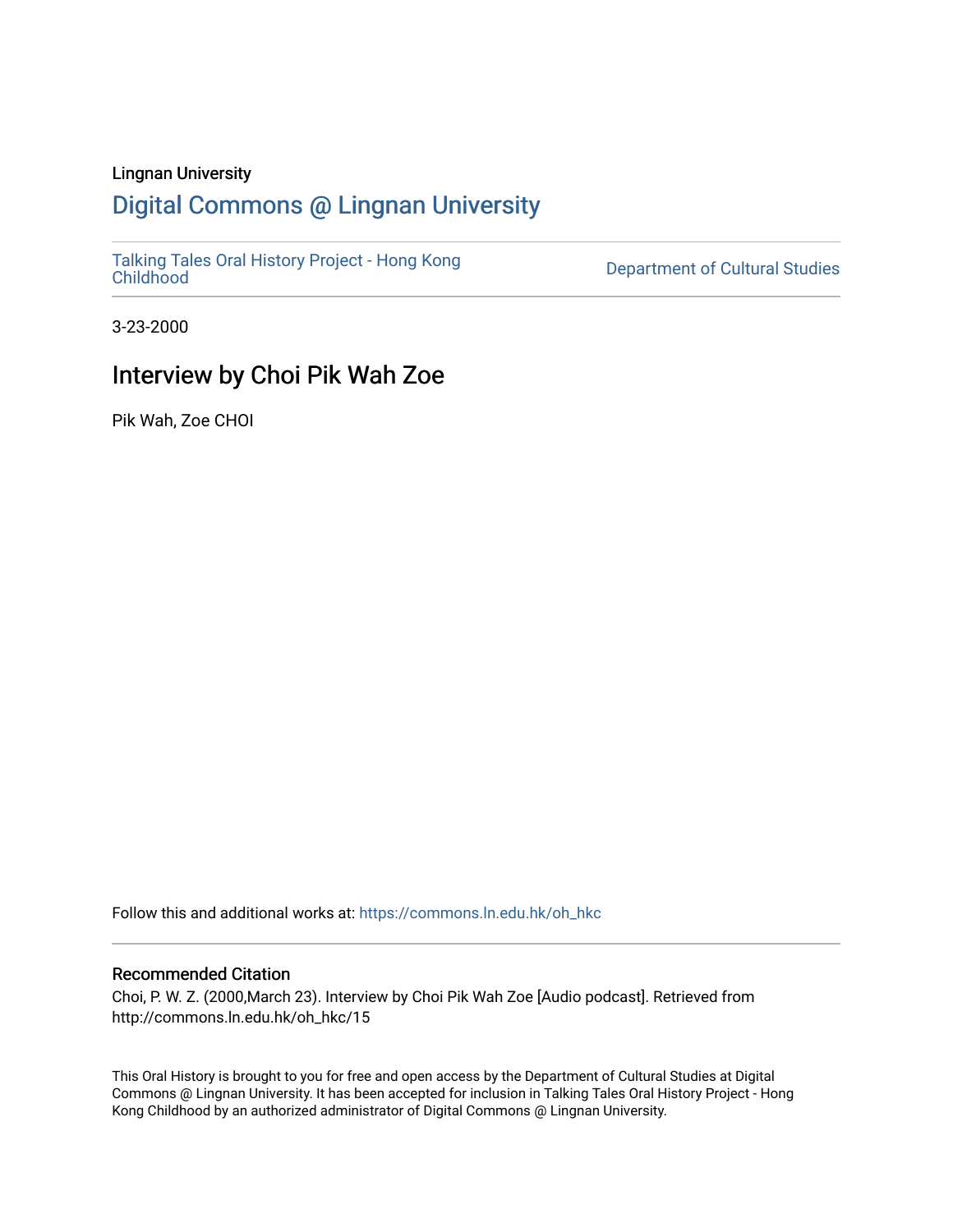# **Translation of the Transcription**

| Zoe: www.                                                                                            | Mrs. Choi, our interview is going to start now. First of all,                |
|------------------------------------------------------------------------------------------------------|------------------------------------------------------------------------------|
|                                                                                                      | where and when were you born?                                                |
|                                                                                                      | Mrs. Choi: Mainland China, 1954                                              |
| Zoe:                                                                                                 | How old are you now?                                                         |
| Mrs. Choi: 46                                                                                        |                                                                              |
| Zoe:                                                                                                 | What was your father's occupation?                                           |
|                                                                                                      | Mrs. Choi: Fisherman.                                                        |
| Zoe:                                                                                                 | Was he a fisherman in his whole life?                                        |
|                                                                                                      | Mrs. Choi: He wasn't a fisherman when I was four.                            |
| Zoe:                                                                                                 | Later became                                                                 |
|                                                                                                      | Mrs. Choi: He became a farmer. And two or three years later, he became a     |
|                                                                                                      | Brick maker, those bricks were made for building houses.                     |
| Zoe: www.                                                                                            | How about your mother?                                                       |
| Mrs. Choi: Same.                                                                                     |                                                                              |
| Zoe: www.                                                                                            | The job of your mother was the same as your father?                          |
| Mrs. Choi: Yes.                                                                                      |                                                                              |
| Zoe: The Society                                                                                     | Was your father the main breadwinner in your family?                         |
|                                                                                                      | Mrs. Choi: Father, mother and sister.                                        |
| Zoe:                                                                                                 | Had they ever been unemployed?                                               |
| Mrs. Choi: Yes.                                                                                      |                                                                              |
| Zoe: The Solid State State State State State State State State State State State State State State S | When? Why?                                                                   |
|                                                                                                      | Mrs. Choi: About 1967 when 67strilee happened in Hong Kong. There            |
|                                                                                                      | was very dangerous and inconvenient to work.                                 |
| Zoe:                                                                                                 | How did it affect your family life?                                          |
|                                                                                                      | Mrs. Choi: Only a little bit impact. We could catch fish, shrimp, curb, etc, |
|                                                                                                      | because my parents have ever been fishermen.                                 |
| Zoe:                                                                                                 | How many brother and sister do you have?                                     |
|                                                                                                      | Mrs. Choi: I have one elder sister and two younger brothers.                 |
| Zoe:                                                                                                 | Are you the third daughter?                                                  |
| Mrs. Choi: Yes.                                                                                      |                                                                              |
| Zoe:                                                                                                 | How was the relationship among you and them?                                 |
|                                                                                                      | Mrs. Choi: Quite good.                                                       |
| Zoe:                                                                                                 | Keep a good relationship among five?                                         |
|                                                                                                      | Mrs. Choi: mmbasically, yes.                                                 |
| Zoe:                                                                                                 | Have your family moved?                                                      |
|                                                                                                      |                                                                              |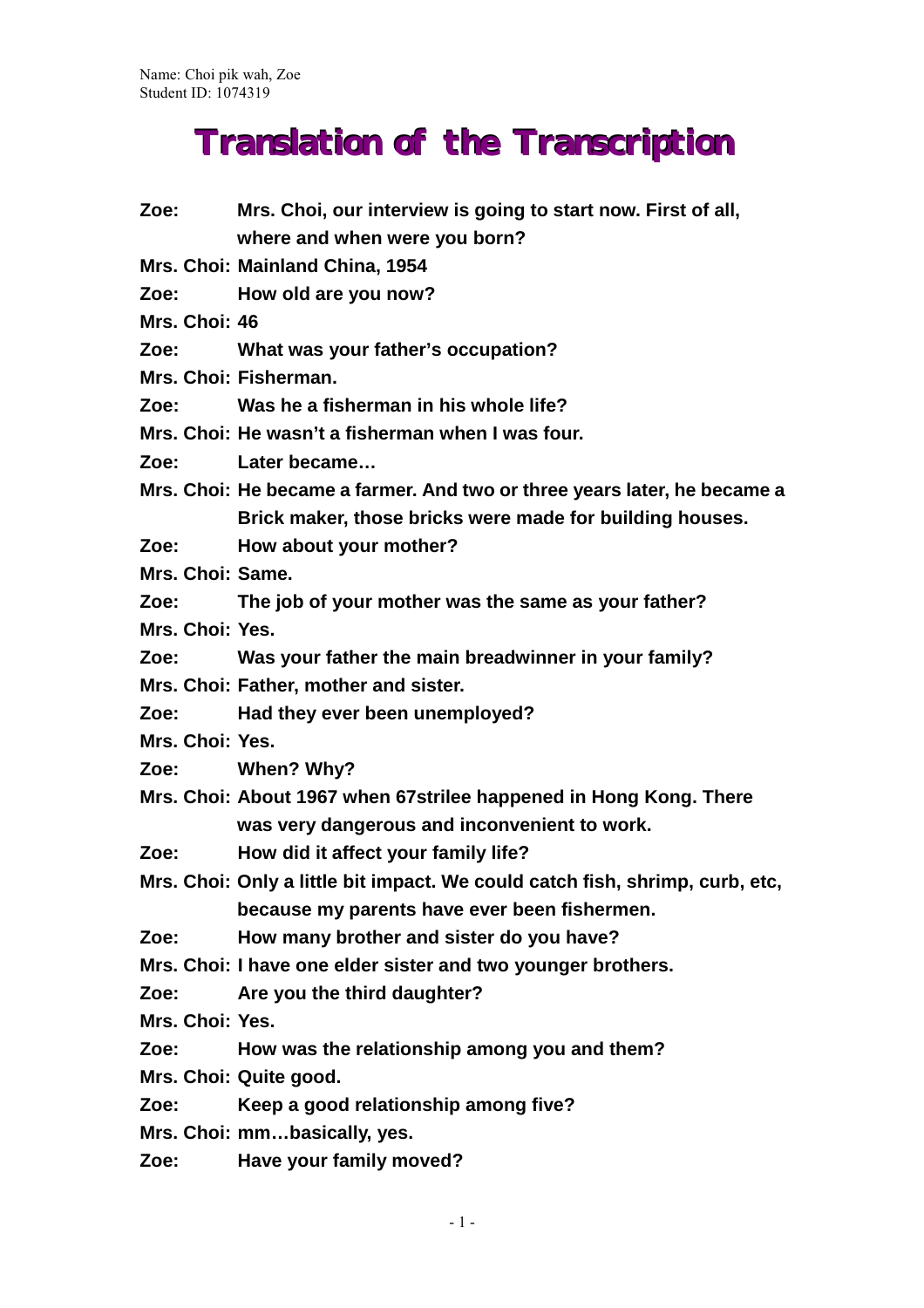- **Mrs. Choi: Once… we had moved once… once…move from the boat to the wooden house, and from the wooden house to a building.**
- **Zoe: When you were a child?**

**Mrs. Choi: When I was a child…once.**

**Zoe: You mean from the boat to the wooden house?**

**Mrs. Choi: Yes…moved to a wooden house.**

**Zoe: How old were you at that time?**

- **Mrs. Choi: About six years old.**
- **Zoe: Why?**
- **Mrs. Choi: It was because we didn't engaged in fishing after we came to Hong Kong.**
- **Zoe: That mean your father were not fisherman anymore?**
- **Mrs. Choi: Yes.**
- **Zoe: Can you briefly describe your house during your childhood?**
- **Mrs. Choi: You mean the slum? (Zoe nodded) The slum was built above the water, and under the house was water and mud, and also frogs. ( smiling )**
- **Zoe: Then how were the bedrooms, kitchen and washroom arranged?**
- **Mrs. Choi: There was one room in a slum, and there were two slums. It was a kitchen beside the slums and then a washroom.**
- **Zoe: You mean you had two slums, each with one room; the first slum, the second slum, beside them was the kitchen, and then the washroom?**

**Mrs. Choi: Yes…Yes…**

- **Zoe: Who took care of you when you were a child?**
- **Mrs. Choi: My parents. But they needed to work so we had to be independent.**
- **Zoe: When did u need not your parents to look after u?**
- **Mrs. Choi: About five or six years old.**

**Zoe: Would your parents punish you when you were a child?**

**Mrs. Choi: Yes.**

- **Zoe: What kind of punishment did you recieve?**
- **Mrs. Choi: Physical punishment.**
- **Zoe: That mean beating you?**

**Mrs. Choi: Yes.**

- **Zoe: They beat you by what means?**
- **Mrs. Choi: By sticks.**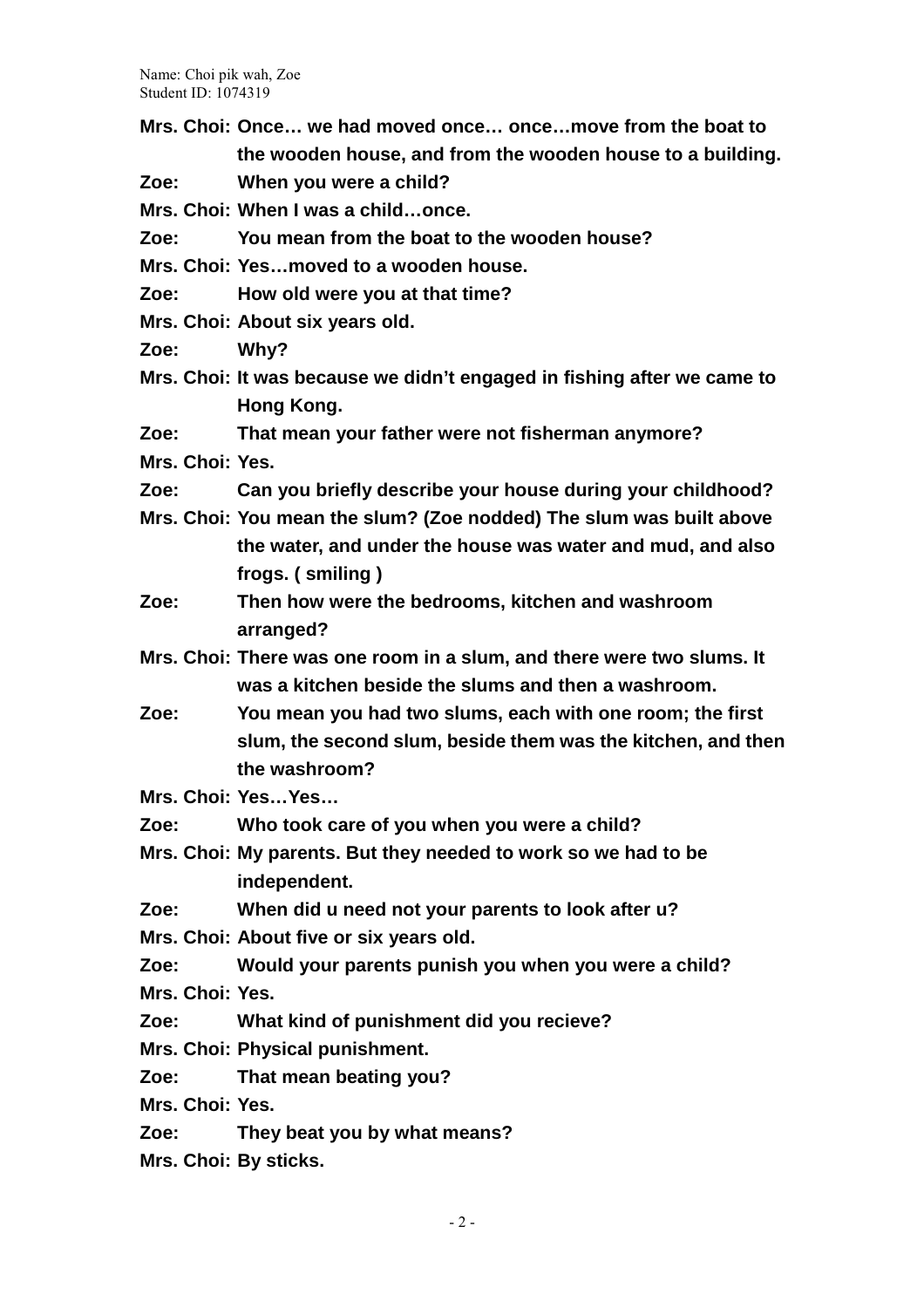- **Zoe: Could u remember why they beat u?**
- **Mrs. Choi: Did something wrong or being lazy then they would use wood or stick beat us.**
- **Zoe: Were there any differences in punishing boys and girls?**
- **Mrs. Choi: Similar.**
- **Zoe: Basically the same?**
- **Mrs. Choi: Yes.**
- **Zoe: How did u spend your holiday?**
- **Mrs. Choi: No holiday… no holiday in the whole year.**
- **Zoe: No holiday in the whole year? Needed to work even on Saturday and Sunday?**
- **Mrs. Choi: To us…there was no holiday, Saturday and Sunday, we had to work everyday.**
- **Zoe: Although no holiday, would you play with other children?**
- **Mrs. Choi: Yes, after dinner and working.**
- **Zoe: Whom did u play with?**
- **Mrs. Choi: My neighbors.**
- **Zoe: What games did u play?**
- **Mrs. Choi: Rope-skipping, marbles playing, cartoon cards playing, etc. for the others …. I've forgotten.**
- **Zoe: Did you have any habbies?**
- **Mrs. Choi: No.**
- **Zoe: When do u usually go to sleep?**
- **Mrs. Choi: Around five to six o'clock in the morning.**
- **Zoe: Have you ever eaten something special?**
- **Mrs. Choi: Special? No!**
- **Zoe: What did you usually eat at dinner?**
- **Mrs. Choi: Fish and vegetables. But we seldom ate meat.**
- **Zoe: Usually eat those cheap stuffs such as fish and vegetables?**
- **Mrs. Choi: Yes.**
- **Zoe: Who cooked dinner?**
- **Mrs. Choi: Mainly father… mother sometimes did.**
- **Zoe: You no need to cook?**
- **Mrs. Choi: No! My sister and I need to cook since we were seven years old.**
- **Zoe: How did the housework distribute in your family? Did everybody need to do?**
- **Mrs. Choi: Yes, But those who needed to work will bear less.**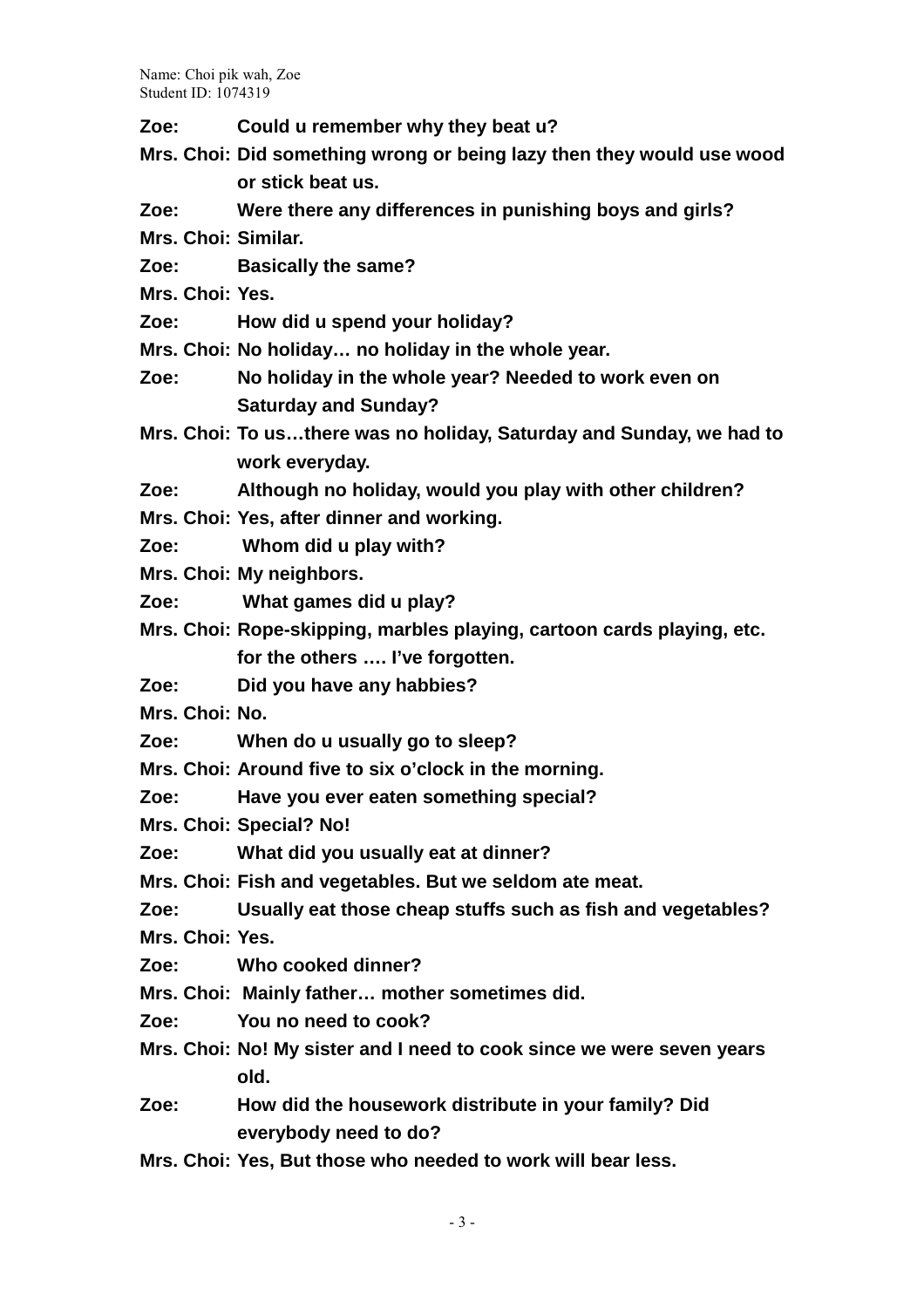**Zoe: You bear more housework, didn't u?**

**Mrs. Choi: Yes.**

**Zoe: What kind of housework you needed to do?**

**Mrs. Choi: Cooking and washing clothes.**

- **Zoe: How did you wash the clothes?**
- **Mrs. Choi: Brought the clothes to the river to wash.**
- **Zoe: By hand?**
- **Mrs. Choi: Yes.**
- **Zoe: Do you have any special experience?**
- **Mrs. Choi: Of course! Because washing clothes near the river is dangerous and as I didn't know how to swim, I was frightened to be drowned.**
- **Zoe: That means, you felt scared once you washed clothes?**
- **Mrs. Choi: Yes. During winter, since it is too cold to push your fingers into the river, I would even cry when I squatted washing my clothes near the river. (laughing)**
- **Zoe: You had to finish the task even you cried?**
- **Mrs. Choi: Of course. Either I finished my job or I would be beaten.**
- **Zoe: Did you need to look after your younger brothers?**
- **Mrs. Choi: As I was not much older than my younger brother, it is difficult for me to do so, so my second elder sister looked after them.**
- **Zoe: Did you realize that there was sexual discrimination? In your home or at work?**
- **Mrs. Choi: Yes. There was sexual discrimination both at home and in society.**
- **Zoe: Was that against male or female?**
- **Mrs. Choi: Of course against female.**
- **Zoe: How? Could you explain that?**
- **Mrs. Choi: At that time my father often said that the girls needed not go to school. He thought that it was useless, as it only benefited others (i.e. the girls' husband and his family), and that it didn't matter whether girls were illiterates or not. Our family often argued on this issue. (sounded having no choice)**
- **Zoe: Did you receive any education?**

**Mrs. Choi: No.**

**Zoe: You mean you have never been in school?**

**Mrs. Choi: Yes…never.**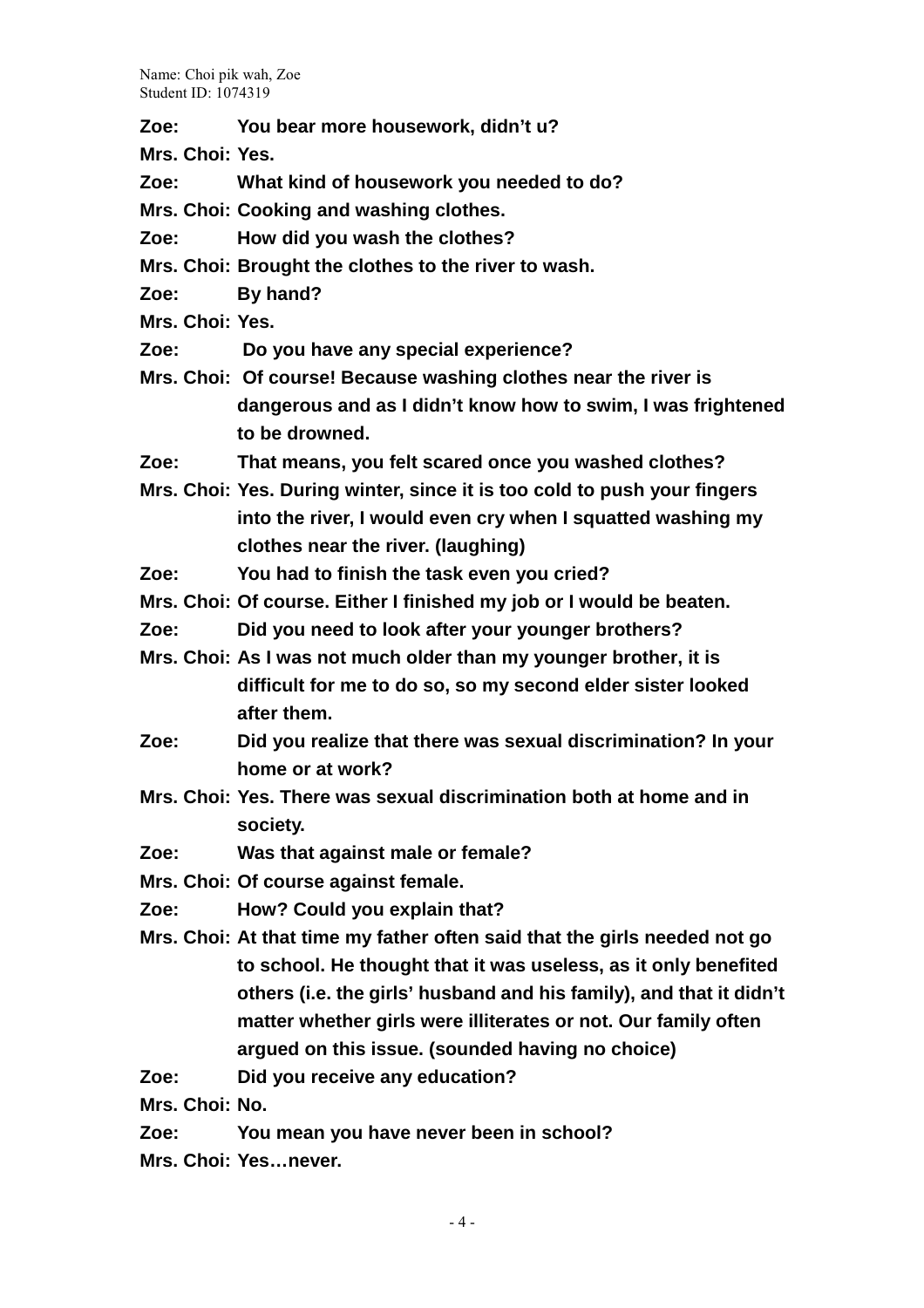- **Zoe: Did you fight for the chance to be educated?**
- **Mrs. Choi: Yes**
- **Zoe: Did yourself fight for that?**
- **Mrs. Choi: No. It was my sister who fought for us.**
- **Zoe: How was the result?**
- **Mrs. Choi: Quarrel.**
- **Zoe: That means you failed.**
- **Mrs. Choi: Yes. They argued frequently, at last, I couldn't tolerate it so that I gave up the educational opportunity.**
- **Zoe: Did all your three sisters ever receive education?**
- **Mrs. Choi: Yes. My second elder sister has studied for a year.**
- **Zoe: Why?**
- **Mrs.Choi: Because my eldest sister fought for her but when she fought for me, my father opposed it. (sounded having no choice)**
- **Zoe: How about your younger brothers?**
- **Mrs. Choi: they all finished their primary school. That wasn't because my father didn't allow them to continue their studies. It was because they were unwilling to continue.**
- **Zoe: Did you get angry with your parents?**
- **Mrs. Choi: At first…a little…but now I don't. Because the older generation may be stubborn so I won't blame them. They are indeed my parents.**
- **Zoe: Have you ever got a job?**
- **Mrs. Choi: Yes. I had to work when I was very young.**
- **Zoe: How old were you then?**
- **Mrs. Choi: I had to look after my cousin when I was 5 or 6 years old.**
- **Zoe: How old was she then?**
- **Mrs. Choi: Only a few-month old.**
- **Zoe: You had to look after a baby when you were still a little girl?**
- **Mrs. Choi: Yes. And the job lasted for a whole day. It was really a hard and stressful job. Since my uncle and aunt went to work every morning, they would leave their daughter for me to look after. I was very scared because I was afraid of causing an accident. I remember once, when I crossed a bridge with my baby niece on my back, both of us fell into the nearby river due to my carelessness. We were nearly drowned to death. Fortunately, one of our relatives saved us and we were in good condition. However, my Mum considered that it was my fault, she chased**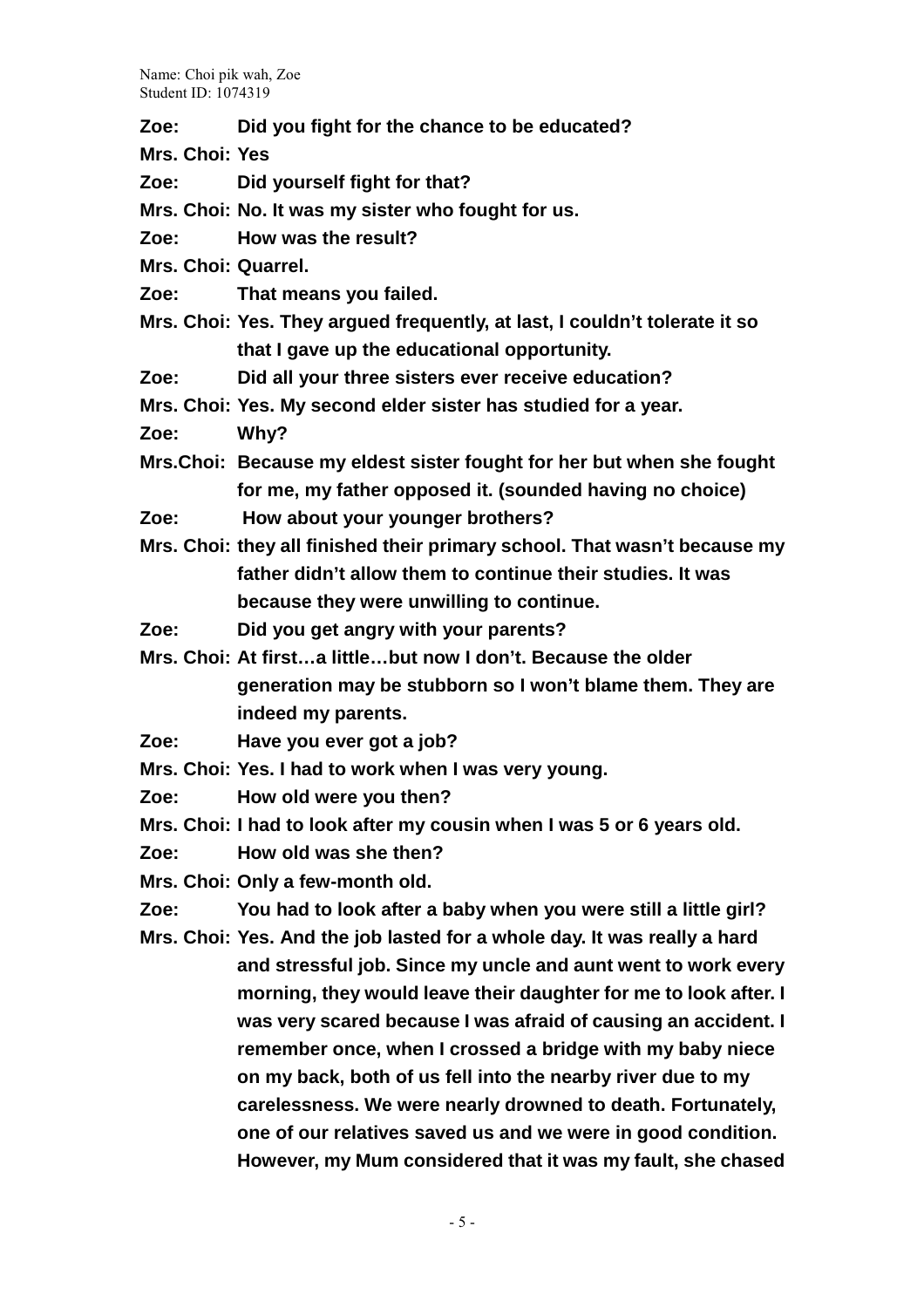> **me and beat me. She could not catch me since I ran few rounds around the pond. But I stopped running and let her beat me finally. My body was full of bruises. I still remember my eldest sister said, "She's just a little girl. If our younger niece died, she would die also. Don't you feel you're wrong with treating her in this way?" (smiling)**

- **Zoe: Is this incident unforgettable?**
- **Mrs. Choi: Yes! We still mention it sometimes even at present.**
- **Zoe: Did you still keep on looking after your younger cousin then?**
- **Mrs. Choi: Yes…until I was six.**
- **Zoe: what kind of work did u do after six?**
- **Mrs. Choi: I started cooking with my second elder sister when I was about seven.**
- **Zoe: Cooked for your family?**
- **Mrs. Choi: Yes. Because our home was far away from the brick-making site. We had to cook the lunch for our parents, elder sister and younger brothers who worked there.**
- **Zoe: How long was it?**
- **Mrs. Choi: It took about half an hour.**
- **Zoe: Till when did you do so since you were seven?**
- **Mrs. Choi: Around ten years old.**
- **Zoe: Take the food (e.g. coffee) to the customers in a "Tai Pai Tong" in Yuen Long.**
- **Mrs. Choi: Did you need to stay overnight?**
- **Mrs. Choi: Yes.**
- **Zoe: When did you finish the work at that time?**
- **Mrs. Choi: Around eight o'clock.**
- **Zoe: When did u wake up?**
- **Mrs. Choi: Before the dawn, around 5 o'clock in the morning because I need to shoulder buckets of water from the street from my home.**
- **Zoe: How long you did this job?**
- **Mrs. Choi: Not so long! Around one year, then I became a worker selling "dim sum" in a Chinese restaurant.**
- **Zoe: Until?**
- **Mrs. Choi: Until twelve, then I became a worker in the factory.**
- **Zoe: What kind of factory?**
- **Mrs. Choi: Garment manufacturing factory.**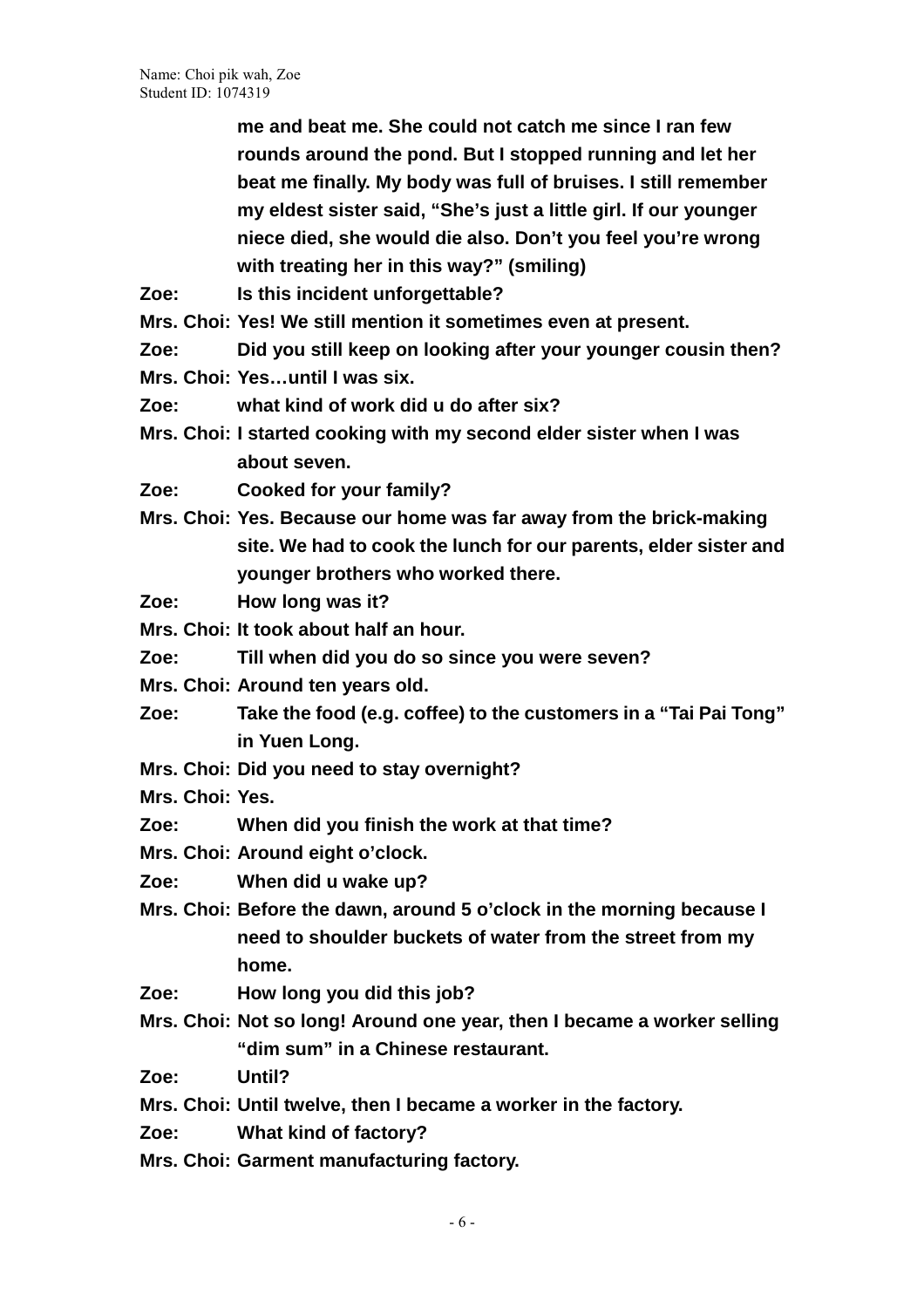**Zoe: You have worked in factory since twelve?**

**Mrs. Choi: Yes.**

- **Zoe: Do you think that the treatment of boys and girls were different at that time?**
- **Mrs. Choi: Many differences. When I was young, my parents would only bring my younger brothers to restaurants. Girls rarely had chances to go there. But my father somehow treated me well since he sometimes would also bring me to restaurants. (smiling)**
- **Zoe: That mean there was sexual discrimination?**
- **Mrs. Choi: Yes, very serious.**
- **Zoe: Was the same situation applied to your neighbors and relatives?**
- **Mrs. Choi: Yes.**
- **Zoe: Could you tell me the differences between the lives of nowadays' children and those of children in the past?**
- **Mrs. Choi: Nowadays' children are more fortunate than us. They possess what they want. But it's natural because times changes. I don't feel envy.**
- **Zoe: What's the biggest difference?**
- **Mrs. Choi: Education, eating as well as myself.**
- **Zoe: Did your childhood influence your adulthood?**
- **Mrs. Choi: Sure.**
- **Zoe: How?**
- **Mrs. Choi: No knowledge.**
- **Zoe: How did you relate to your family?**
- **Mrs. Choi: Not bad.**
- **Zoe: Is it true that you have good relationship with your siblings because you supported each other when you were young?**
- **Mrs. Choi: Yes, it improved our relationship.**
- **Zoe: Mrs. Choi, finally I would like you to describe your childhood with a few words.**
- **Mrs. Choi: My childhood….sometimes happy, sometimes not, but the most important thing is to make happiness out of bitterness. So when I was unhappy, I went fishing and play water. Then I would be happy.**
- **Zoe: "Making happiness out of bitterness" is the description of your childhood?**